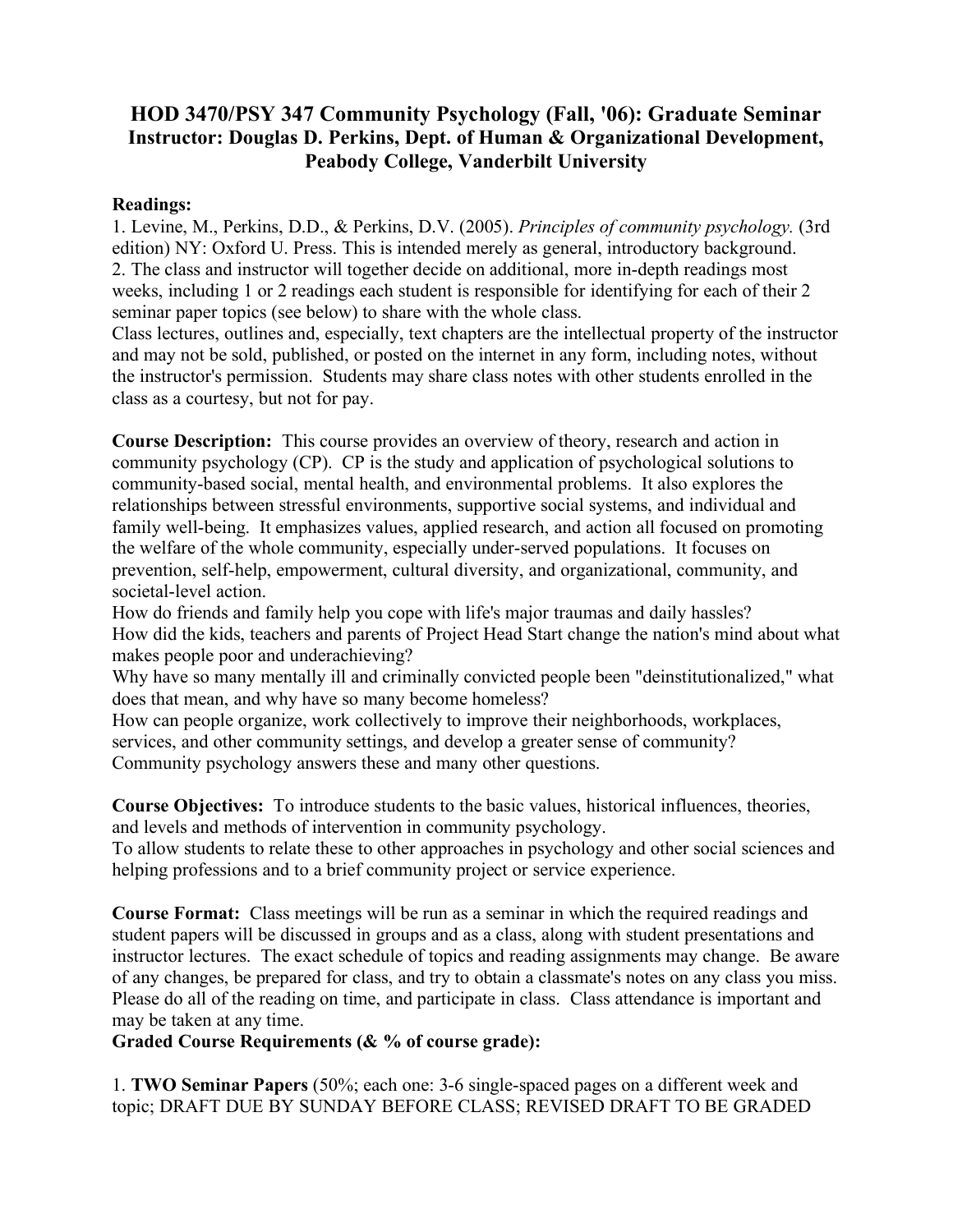DUE 1 WEEK AFTER PRESENTATION IN CLASS). Identify a topic that interests you and the chapter it is most relevant to (which will determine when it will be presented in class). You must have the instructor's approval on a topic by the 2nd week of class. Do a thorough search, especially of the recent scholarly literature on the topic using PsychInfo, Sociological Abstracts, ERIC, etc. Write a paper, summarizing and critically analyzing the primary reading you chose for the whole class and also relating it to the rest of the literature on that topic and to the text chapter. **Email your draft paper to the entire class and instructor at least 3 days before the topic is scheduled.** Co-lead class discussion of the topic and paper on the day it is scheduled. Every student in the class will be expected to read and comment on each seminar paper (in class and on Blackboard for credit toward Final Exam, see below). Papers may be revised based on comments and class discussion before being turned in for a grade.

2. Critical/constructive feedback on other papers in Communication-Discussion on Blackboard  $(15\%)$ .

3. Community/Setting Analysis (25%; map + 3-6-page single-spaced paper): Using at least 2 major principles or concepts from community psychology (more than 2 if possible), analyze a community or organizational setting you know from your own experience (current or past; placebased or relational) or one that interests you but that you do not belong to. Try to analyze both strengths and weaknesses of the community. You may consider any aspect of the social, political, economic, or physical environment of the community, but be sure to include both (1) an analysis of the psychological—i.e., behavioral, cognitive, or emotional—aspects of the strength or problem and (2) a drawn cognitive map of the community or setting based on your memory of the physical layout, "anchoring" institutions and meaningful places. Conclude with a section proposing a possible intervention program or policy, organized at the community, organizational, or societal systems (i.e., not individual or family) level, to address the community's problems or develop its strengths. These papers will also be discussed in class.

4. Class participation (10%).

#### **OVERVIEW SCHEDULE OF TOPICS & INTRO READINGS [CHECK OUTLINE FREQUENTLY FOR DETAILED TOPICS & ADDITIONAL REQUIRED READINGS]**

## **# Date Reading/Topic**

## **ORIGINS OF COMMUNITY PSYCHOLOGY**

1. 8/23 Overview of course, syllabus, requirements LP&P "Introduction: An Overview of Community Psychology" LP&P Chapter 1. Life is a soap opera

2. 8/30 Historical limitations of traditional psychology; community mental health; homelessness **Selection of seminar paper topics & scheduling student presentations** Readings: LP&P Ch. 2. Origins of Community Psychology

Shinn, M., & Tsemberis, S. (1998). Is housing the cure for homelessness? In X. B. Arriaga & S. Oskamp (Eds.), *Addressing community problems: Psychological research and interventions. The Clarement Symposium on applied social psychology* (pp. 52-77). Thousand Oaks, CA: Sage.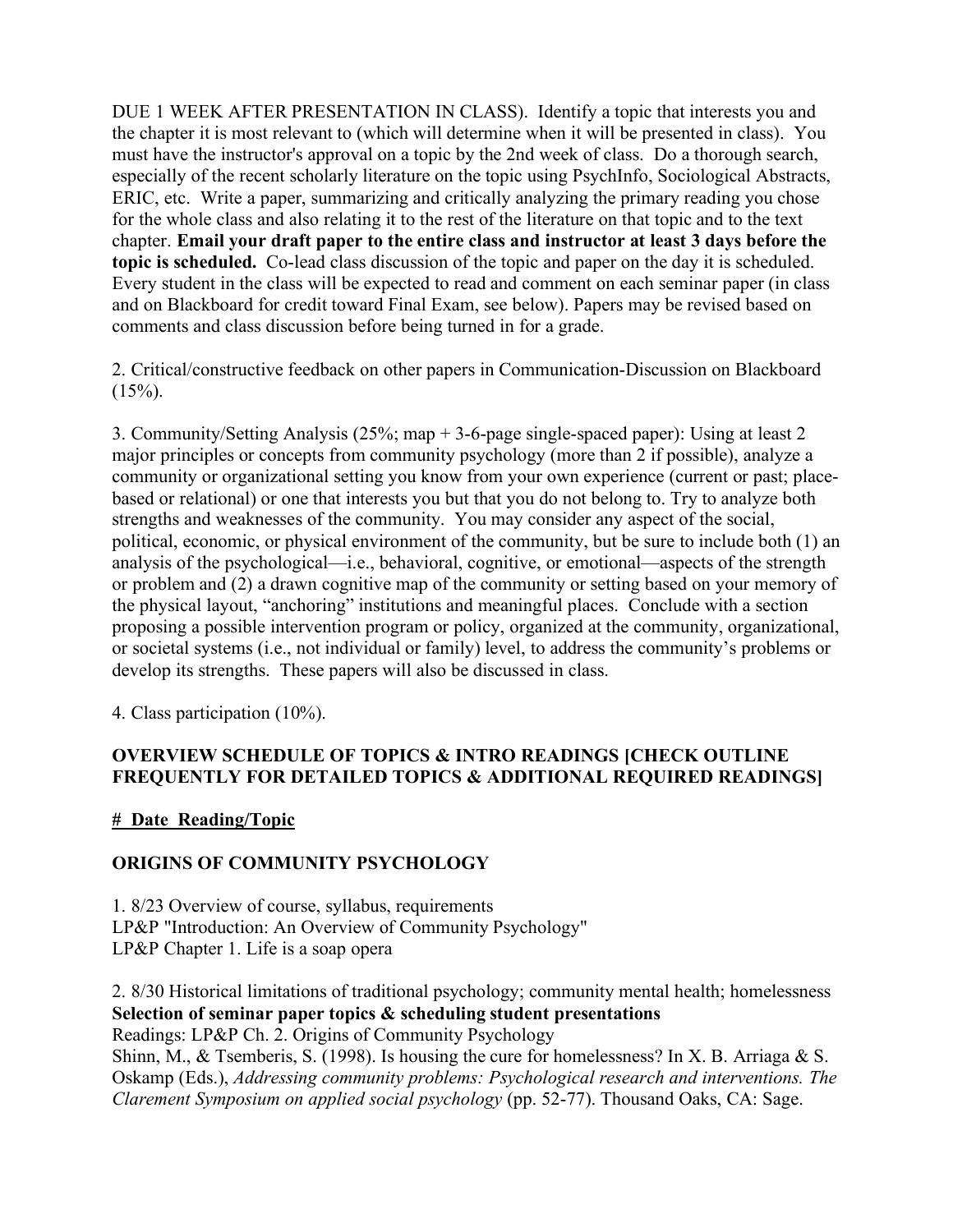Wolch, J. R., Dear, M., & Akita, A. (1988). Explaining homelessness. *American Planning Association Journal, 54*(4), 443-453. Also explore: http://www.nhtf.org/

## **PERSPECTIVES IN COMMUNTY PSYCHOLOGY**

3. 9/6 LP&P: 3. Conceptual Road Map of Community Psychology; poverty, unemployment & social problems

4. 9/13 LP&P: 4. The Ecological Analogy

Supplemental readings:

Shinn, M., & Toohey, S. M. (2003). Community contexts of human welfare. *Annual Review of Psychology, 54*, 427-259.

Luke, D. A. (2005). Getting the Big Picture in Community Science: Methods That Capture Context. *American Journal of Community Psychology, 35*(3-4), 185-200. Recommended readings:

Altman, I., & Rogoff, B. (1987). World views in psychology: Trait, interactional, organismic, and transactional perspectives. In D. Stokols & I. Altman (Eds.), *Handbook of Environmental Psychology* (Vol. 1, pp. 7-40). New York, NY: Wiley-Interscience.

Werner, C. M., Brown, B. B., & Altman, I. (2002). Transactionally oriented research: Examples and strategies. In R. B. Bechtel & A. Churchman (Eds.), *Handbook of environmental psychology* (pp. 203-221). New York: John Wiley  $&$  Sons.

5. 9/20 LP&P: 5: Five Psychological Conceptions of the Environment Possible supplemental reading:

Manzo, L.C., & Perkins, D.D. (2006). Neighborhoods as common ground: The importance of place attachment to community participation and development. *Journal of Planning Literature, 20*, 335-350.

6. 9/27 LP&P: 6. Labeling Theory: An Alternative to the Illness Model Possible supplemental readings:

Taylor, Ian (1982). Moral enterprise, moral panic, and law-and-order campaigns. In Rosenberg, et al. (Eds.), *The sociology of deviance* (chapter 5; pp. 123-149). St. Martin's Press. McKnight, J. (1995). *The careless society: Community and its counterfeits* (pp. 95-172). New York: Basic Books.

7. 10/4 LP&P: 7. Adaptation, Crisis (Stress), Coping, and Support

# **APPLICATIONS OF COMMUNITY PSYCHOLOGY**

8. 10/11 LP&P: 8. Prevention

Possible supplemental readings:

Durlak, J. A., & Wells, A. M. (1997). Primary prevention mental health programs for children and adolescents: A meta-analytic review. *American Journal of Community Psychology, 25*(2), 115-152.

*Rolling Stone* article on substance abuse policy and research

9. 10/18 LP&P: 9. Self Help & Advocacy Groups